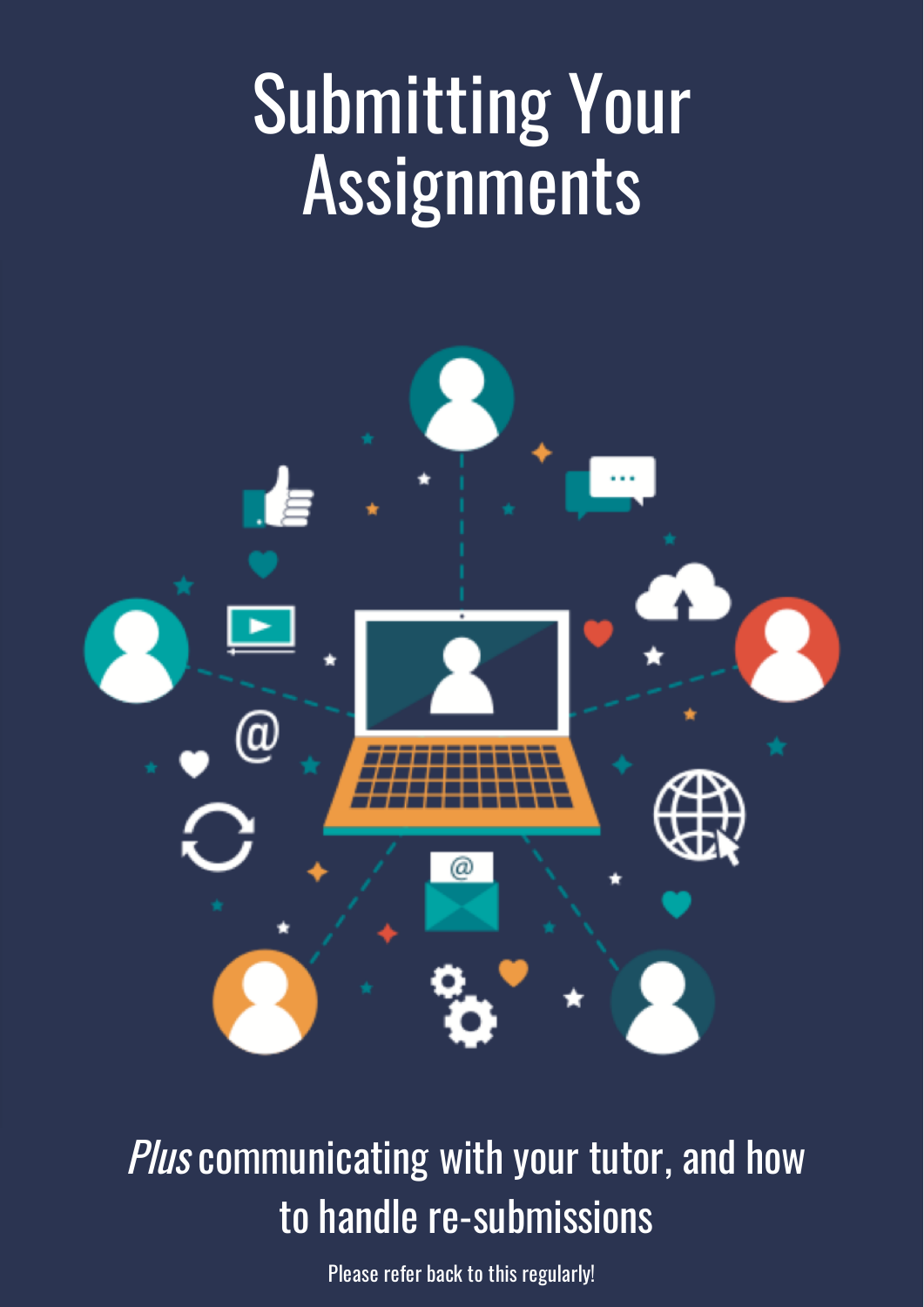## Communicating with Your Tutor

Please ensure that all communication with your tutor is made via the *message board* in your study room, not by Ping (Basecamp's private messaging system) or any other means. This is because it is crucial that all course communications are searchable and accountable, in case of unforeseen problems arising. Pings, private emails and other forms of communication outside of the Basecamp message board environment cannot be searched and should therefore be avoided. It's really straightforward - just use the message board and all will be well! Please create a new message for each new subject, and give it a clear title so that as your course goes on, it is easy to search for previous information and conversations.

## Completion of Modules

You will find your course timetable in your Study Room both in the docs & files area and all dates replicated under the Schedule tab. the Schedule sends you automated notifications for each date.

Each module has three dates attached to it:

- \* The due date
- \* The extension date
- \* The terminal date

Under most circumstances you are expected to complete your work by the due date - and we strongly advise that you try to, especially at the beginning of your course - but we understand that sometimes this is not possible. For this reason we have an 'honour system' for extensions, which means that you are told what the extension date will be in advance, and you are trusted not to use the extension time unless you really need it. Remember that *assignments cannot be submitted past the terminal date.* 

All of our *module specifications* are laid out in exactly the same way. If, on receipt of a module specification, you have any questions or are unsure as to what to do, then please consult your Personal Tutor via your study room Message Board, and he or she will be happy to guide and advise you. However, each Module contains details of exactly what is required.

We very strongly advise that you **read the entire module specification before starting work on it**! Students often start Assignment 1, only to find that they have inadvertently covered work that is specified for another assignment later on in the Module, so please read the Module Specification thoroughly before starting work on the assignments.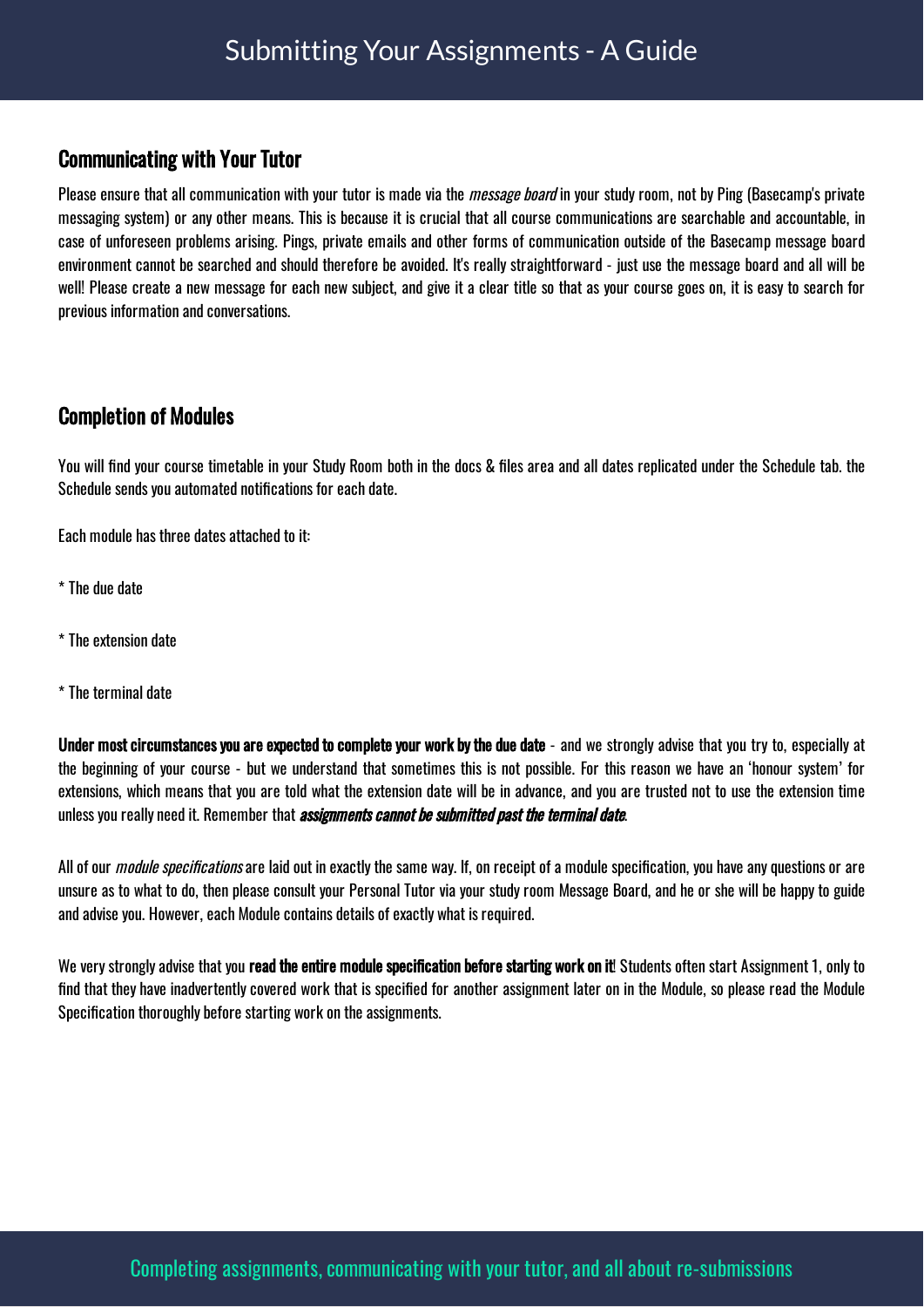# Submitting Your Assignments - A Guide

While working on each assignment, you should keep referring back to that assignment's requirements just to make sure that you're on track. When the assignment is complete, we advise doing a final check before moving on to the next, and so forth. You may find that you notice errors and omissions more easilyif you print the work out before proof-reading it.

If you wish to check that you are completing a module or assignment in the correct way, just contact your Personal Tutor via the study room Message Board and ask him or her to glance through a first-page draft / in-progress version of your work. This should be done early on in the process. Please don't expect to give your Personal Tutor an entire assignment or set of assignments to "glance through" just before you formally submit them! It's too late by then. Instead, send a first-page draft of an assignment just to check that you are on the right lines, sooner rather than later. This is not the same as asking specific, technical questions related to the work, which can be done at any time, via the study room Message Board.

Once all of the assignments for a module have been completed, you should inform your Personal Tutor that you work is ready for **assessment.** Again, this should take place via the study room message board.

Please don't submit any given module for assessment until you have completed all of the assignments for that module. Your Personal Tutor will not be able to assess it unless it is complete – we do not award grades for partially-completed work.

Please be aware that in Distance Learning, the onus is on you, the student, to manage your time and adhere to deadlines. Your Personal Tutor will not chase you for work.

Please ensure that at the head of each assignment, you have written your name, student number, course name and the full assignment title / question / requirements. It is also important that all files, attachments or documents created in Basecamp are properly labelled and easily identifiable.

Finally, please make sure that you tell your Personal Tutor that your assignments are ready for assessment, in a specific, stand-alone post on your Message Board.

Simply uploading an assignment, or set of assignments, is *not* the same thing as telling your tutor that those are the final versions and that you are happy for them to be assessed. We work with a lot of students, and a lot of files are being uploaded and amended every day, so unless you confirm in writing that these are your final uploads and that you want us to assess them, we won't!

Allow 3 weeks for your tutor to assess your work and write a feedback report. We take assessment very seriously and you will find that your feedback is detailed. For this reason, it takes time. (And of course, your tutor is working with many other students at the same time)!

Please feel free to carry on with your next module while you await feedback on the one you have just completed.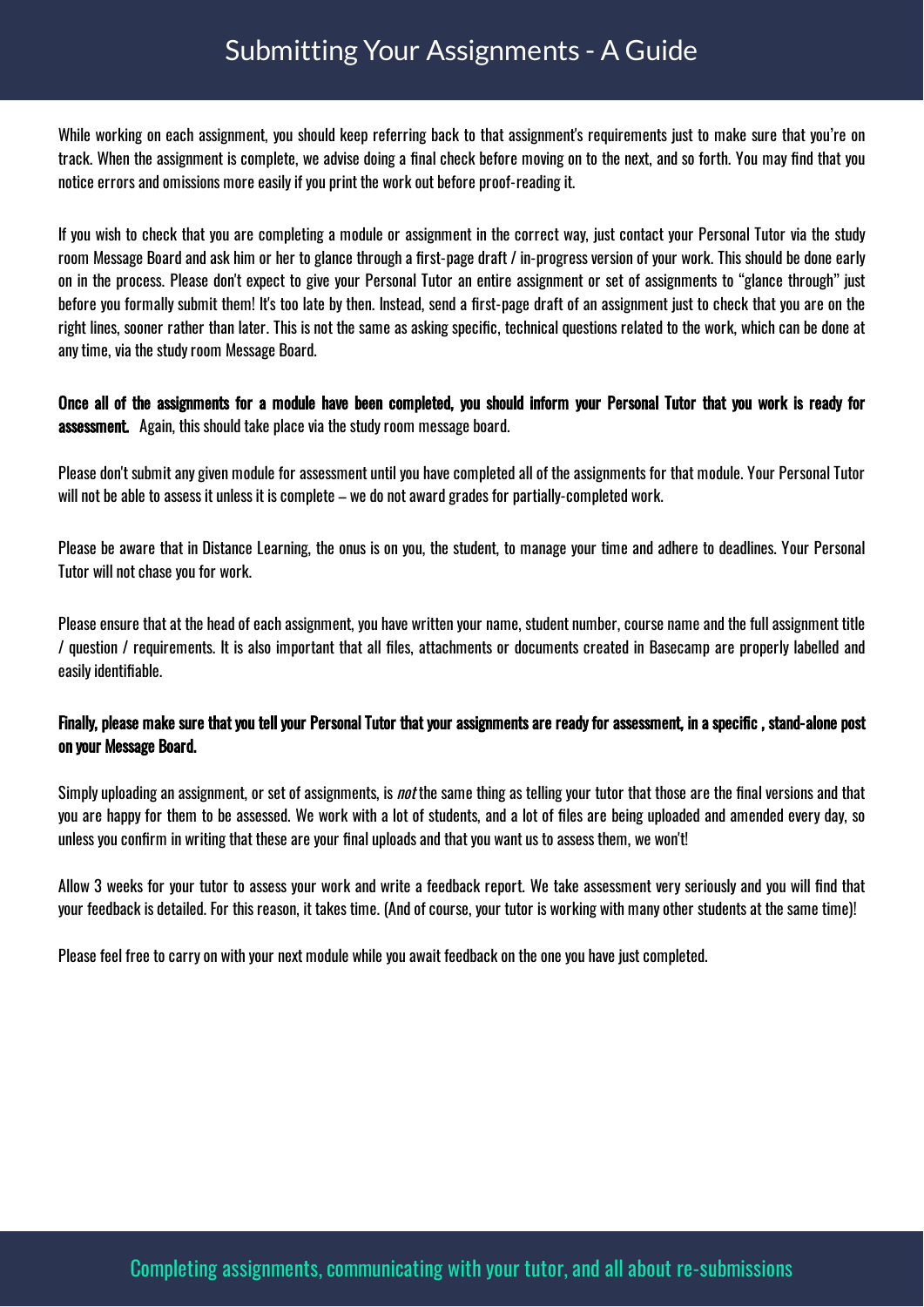## Time Management

As we said above, we strongly recommend that you stick to the course timetable's due dates, and pay particular attention to the 'Terminal dates' on your Course Timetable, as any module submitted after its Terminal Date will not be marked, and this will have a signicant impact on your final qualification.

Each module specification contains a guide to the amount of time that it takes the average student to complete that module. As a rough guide, a single module (3 credits) will take about 4 weeks to complete; a double module (6 credits) will take approximately 8 weeks., and a triple, 12 weeks. This is based on 9 -12 study hours per week – thus, a single module will nominallytake 36-40 hours of study over a fourweek period.

The Due Date for a module is the one that you should work to. All of our modules can be completed within the time set for them if you put in the study hours. If for some reason you get a bit behind, then there's an automatic two-week extension period for each module, that you can make use of without compromising the rest of your course. That two week extension represents another 18 - 24 hours of study, so it should be plenty to allow you to catch up.

The danger comes if you go past the extension period and start eating up the time between the end of the extension, and the *Terminal Date*. In our experience, students who go past the extension dates early on in their courses almost always end up having problems, and the closer you get to that terminal date, the less wiggle room you have for the rest of the course. Time management is crucial, and especially so in the first few months of a course.

The Voice College's modules are often more demanding than they appear at first glance, and many students tend to waste time at the beginning of their registration period, thinking that they have got plenty of time to catch up. In reality that is rarely the case! We urge you to try to stick to your timetable.

Please remember that our courses are *not* open-ended. When you embark on a tutored distance-learning course you are paying for an experienced and knowledgeable tutor's time (among other things) for a fixed period. We offer a huge amount of flexibility with the built-in extension dates and then a considerable period beyond that, leading up to the terminal date for every single module that you study. It is up to you to manage your time within that flexible framework.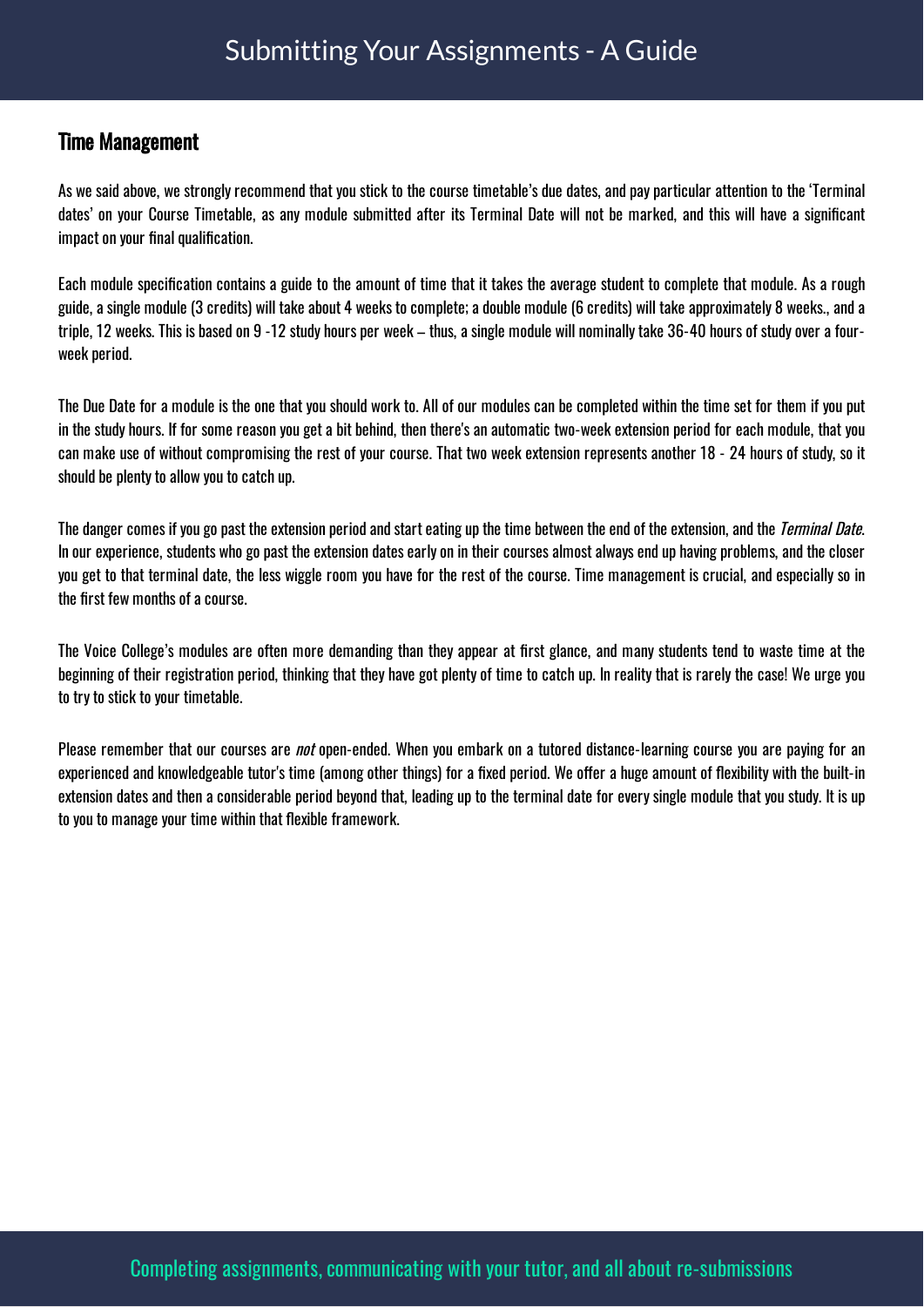# Submitting Your Assignments - A Guide

Finally, please be aware that if your timetable crosses over the Christmas and New Year period, we *always* allow an extra 2 - 3 weeks (depending on where the holidays fall) in addition to your standard registration period. This is because we don't expect you - or our team to have to work over the holiday period, so we make the assumption that everyone will be enjoying some "down time". You will retain access to your study room, of course, and if you want to work then that's up to you! But effectively the college closes over the Christmas period, just like anyregular brick-built college would.

### **Referencing**

We require all academic work to be properly referenced. If you are not familiar with referencing, it has to do with a set of rules regarding how you set out your work, and - importantly - how you credit the work of others. For example, if you wish to quote from an existing book, journal, website or scholarly paper, there are universally accepted ways in which you should do it. Referencing is expected for all academic modules on each of our distance-learning courses. However, we expect far more detailed referencing and wider background reading for Diploma-level courses than we do for Certificate-level courses.

For example, if you wish to quote from an existing book, journal, website or scholarly paper, there are universally accepted ways in which you should do it. All academic institutions employ a referencing system, and there are two major referencing systems in common use, one being the APA system and the other being the Harvard system. Below you will find links to a comprehensive guide to the APA system, and a really easy 'reference generator" for the Harvard style:

#### APA [Referencing](https://owl.english.purdue.edu/owl/resource/560/01/) Guide

#### Harvard [reference](http://www.neilstoolbox.com/bibliography-creator/) generator

These links provide all of the information that you need to help you to reference your work in the correct way, and the Harvard reference generator actually does the hard work for you! Referencing is a vital component of academic work, and is absolutely essential if you are going to be quoting the words of others to supportyour arguments (which you should be)!

Using other people's work or words without referencing them is considered theft in the academic world, and we take it veryseriously. Any student found to be plagiarising other people's work will be immediately withdrawn from the course that they are taking, with no entitlement to a refund of fees.

## Pitch referencing / Note Names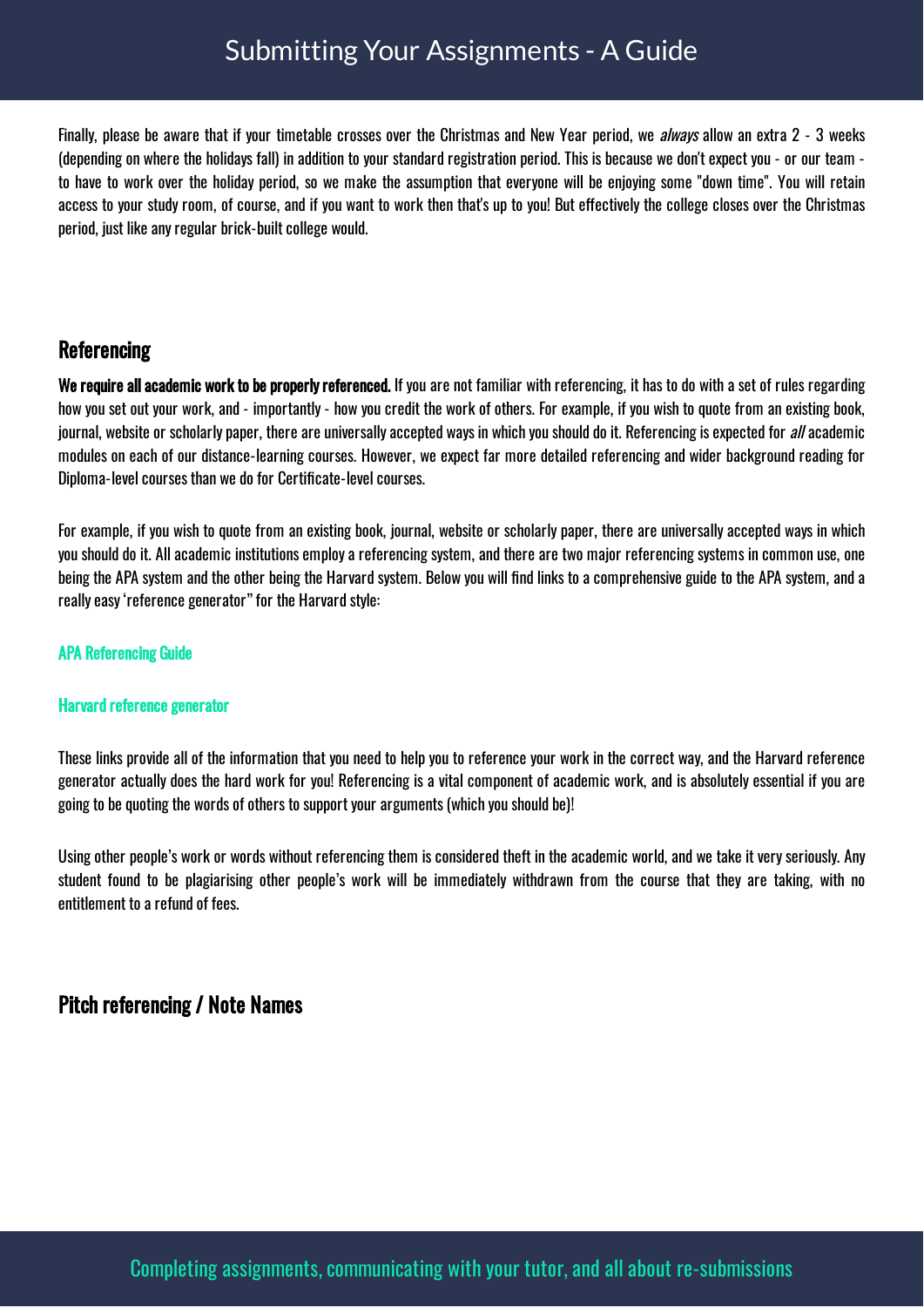When making reference to specific pitches in the voice, please adhere to the system that is used throughout The Voice College, and which is in common use worldwide:

#### Middle C is numbered C4, and the numbers change on C, so...

A below Middle C is A3 A above Middle C is A4

Please do not submit assignments using a different pitch-naming system (for example, with numbers changing on A, or with Middle C being C3).

## The Grading System

In our dealings with students, we like to be open and honest regarding all policies and practices. To this end, please find below a guide to our Grading System. This is the benchmark by which all submitted work is graded, and is employed by all of our Personal Tutors, in order that all students are graded via the same principles and to the same standards.

A Grading Rubric, showing detailed breakdowns of what you need to accomplish for each grade, is available in your Study Room.

Your Personal Tutor is responsible for grading individual assignments and overall modules. On completion of your course, these grades will be submitted to staff at Head Office for verification and final evaluation. The only exception to this is Sing 4 Health, which is awarded a straightforward Pass or Fail at the end of the course.

Please note, although some of the modules deal with quite technical subject matter, it is often the case that there is no 'right or wrong' answer to an assignment. Sometimes you will be studying the work of a particular pedagogue or academic, and find that his or her theories conflict with something that you have learned before, or indeed something that you are studying in another module. This is both the joy and the frustration of singing pedagogy; there is a good deal of conflict between leading pedagogies, and when you add into the mix the fact that singing is an art form, not a pure science, the scope for disagreement becomes enormous!

Thus it is that we encourage you to study with your mind wide open. Those students who seek the 'one correct way' to do something, or to carry on doing what they always done despite evidence that casts reasonable doubt on their methodology will often be frustrated, as there is always more than one wayto approach any art form.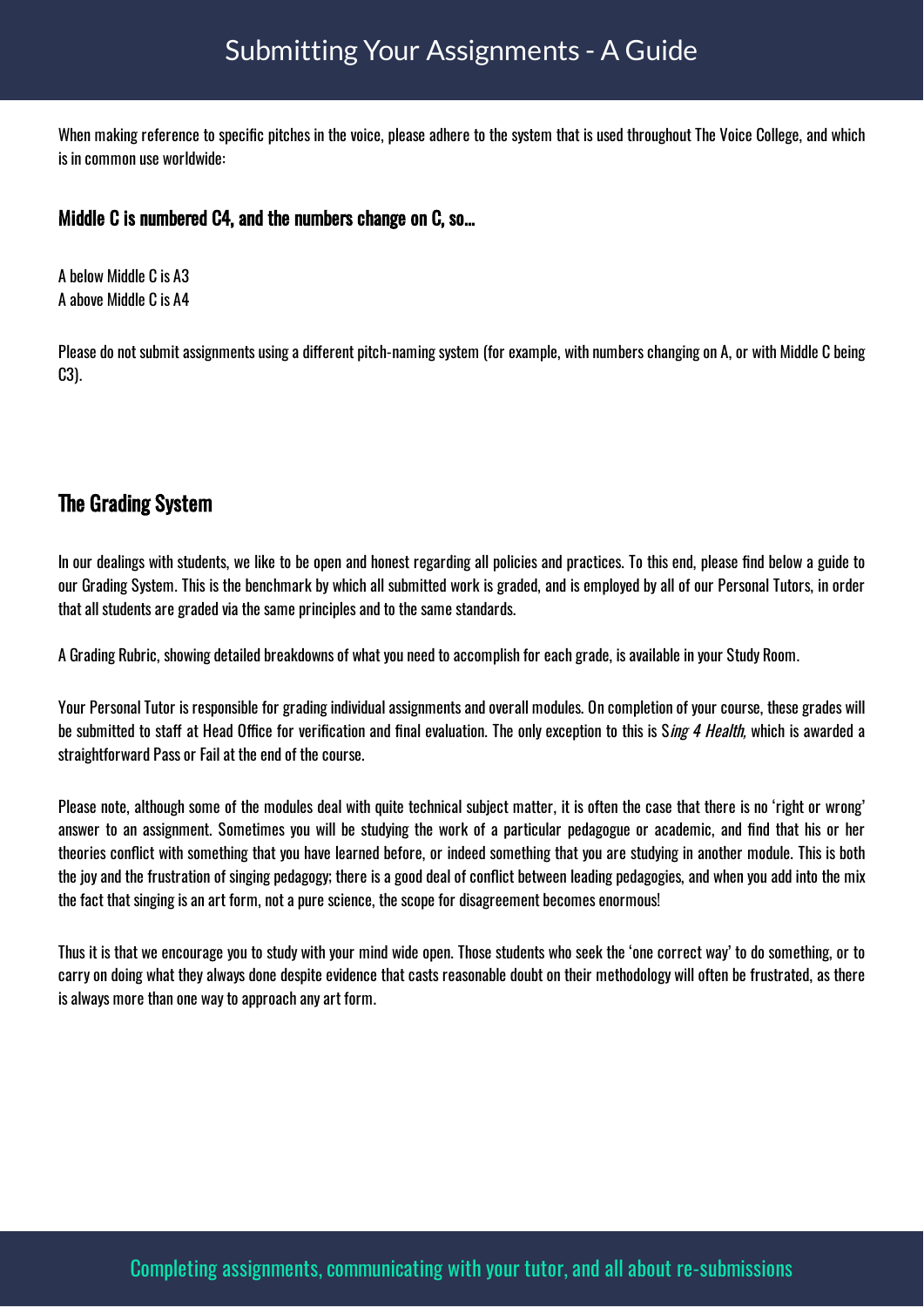You may find that you have an opinion that conflicts with that of your Personal Tutor and that is absolutely fine. We ask only that you are able to back up your opinion with fully-referenced and current research. You will not be marked down for having a different opinion to your tutor - onlyfor not constructing the argument well, or not providing evidence from recognised sources.

Some courses and modules are assessed via portfolio and automated online exam, and if your study path includes these elements you will receive separate, detailed information as to how all that works.

Our grades for the vast majority of our Distance Learning courses are:

\* Distinction (A)

- \* Upper Merit (A-)
- $*$  Merit (B+ / B / B-)
- $*$  Pass (C+ / C / C-)
- \* NYA (Not yet achieved work requires revision & resubmission)
- \* F(Failed, following resubmission that is still not to Pass standard)

## What To Do If You Don't Pass a Module 1st Time

In order to pass any of our distance-learning courses (other than *Sing 4 Health* which is a straight Pass / Fail course) you must achieve a Pass grade or higher for all of the modules that you study. Don't worry, you'll be given plenty of guidance throughout; we want you to succeed!

If any submitted Module initially fails to meet Pass standard, it will be graded "not yet achieved" and you will then have the opportunity to re-submit the work on one occasion during the Registration Period (i.e. one possible re-submission for each module thatyou take).

Should your work be graded "not yet achieved" on first submission, your Personal Tutor will give you in-depth advice as to how it could be improved in order to achieve a Pass grade or better.

If, after re-submission, your work has still not achieved a Pass grade, then it will be deemed that the Module has been failed, and at that point the course as a whole cannot be passed. In this event (which is unusual), you would receive a Certificate of Completion for the modules which you have passed, showing which grades were achieved - or in some cases it may be possible to award you a different qualification, at the discretion of the Principal.